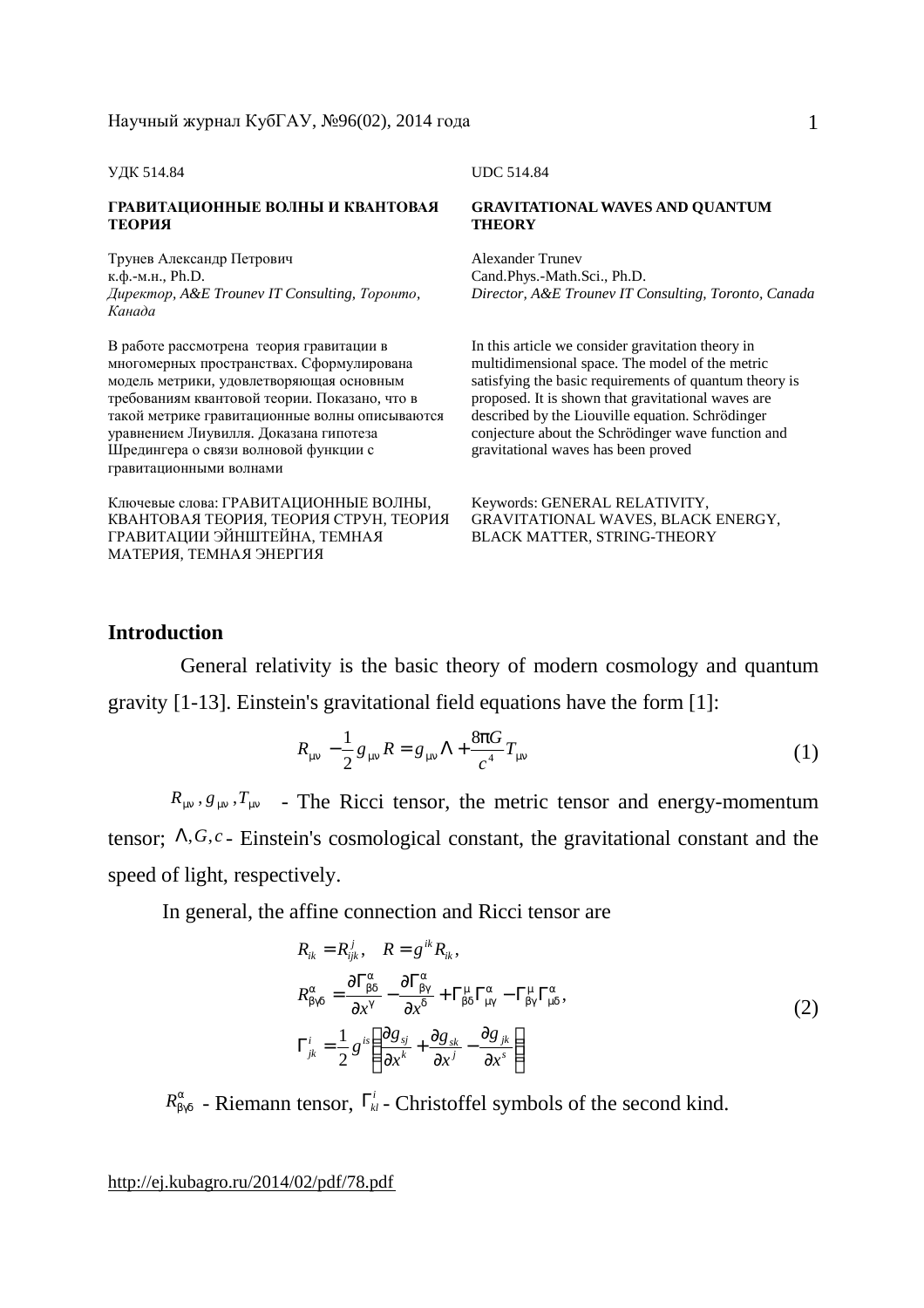There are several problems concerning energy-momentum tensor [2] and cosmological constant [3-6]. Energy-momentum tensor of matter in the equation (1), in general, depends on the gravitational field. In this regard, Einstein and Infeld [2] formulated program: "All attempts to represent matter by an energy-momentum tensor are unsatisfactory and we wish to free our theory from any particular choice of such a tensor. Therefore we shall deal here only with gravitational equations in empty space, and matter will be represented by singularities of the gravitational field."

This approach to the problem of the origin of matter is not unique. To keep the basic idea of the metric in the Einstein gravitation theory, we assume that the Einstein equation (1) splits into two independent equations [7-8]:

$$
R_{mn} - \frac{1}{2} g_{mn} R = k g_{mn}
$$
  
\n
$$
\frac{8pG}{c^4} T_{mn} = g_{mn} (k - \Lambda)
$$
\n(3)

Here  $k - a$  function depending on the space dimension. Note that the first equation is determined by the space-time, and the second equation is given by the distribution of matter, which corresponds to this metric. This hypothesis is consistent with the idea of the origin of matter from the gravitational field [2, 9-11] but without specific assumptions about the presence of the singularity of the metric.

In our paper [7] model (3) was used to construct a metric of inhomogeneous rotating universe. A mechanism for the production of matter from dark energy by the phase transition has been proposed. In paper [8] we presented model of quantum gravity in space of dimension *D* with metric

$$
ds^{2} = y(t,r)dt^{2} - p(y)dr^{2} - d{f_{1}}^{2} - \sin^{2} f_{1}d{f_{2}}^{2} - \sin^{2} f_{1}\sin^{2} f_{2}d{f_{3}}^{2} - ... - \sin^{2} f_{1}\sin^{2} f_{2}... \sin^{2} f_{N-1}d{f_{N}}^{2}
$$
\n(4)

Here  $f_1, f_2, ..., f_N$  - angles on the unit sphere, immersed in *D* − 1 space. Metric (4) describes many important cases of symmetry used in elementary particle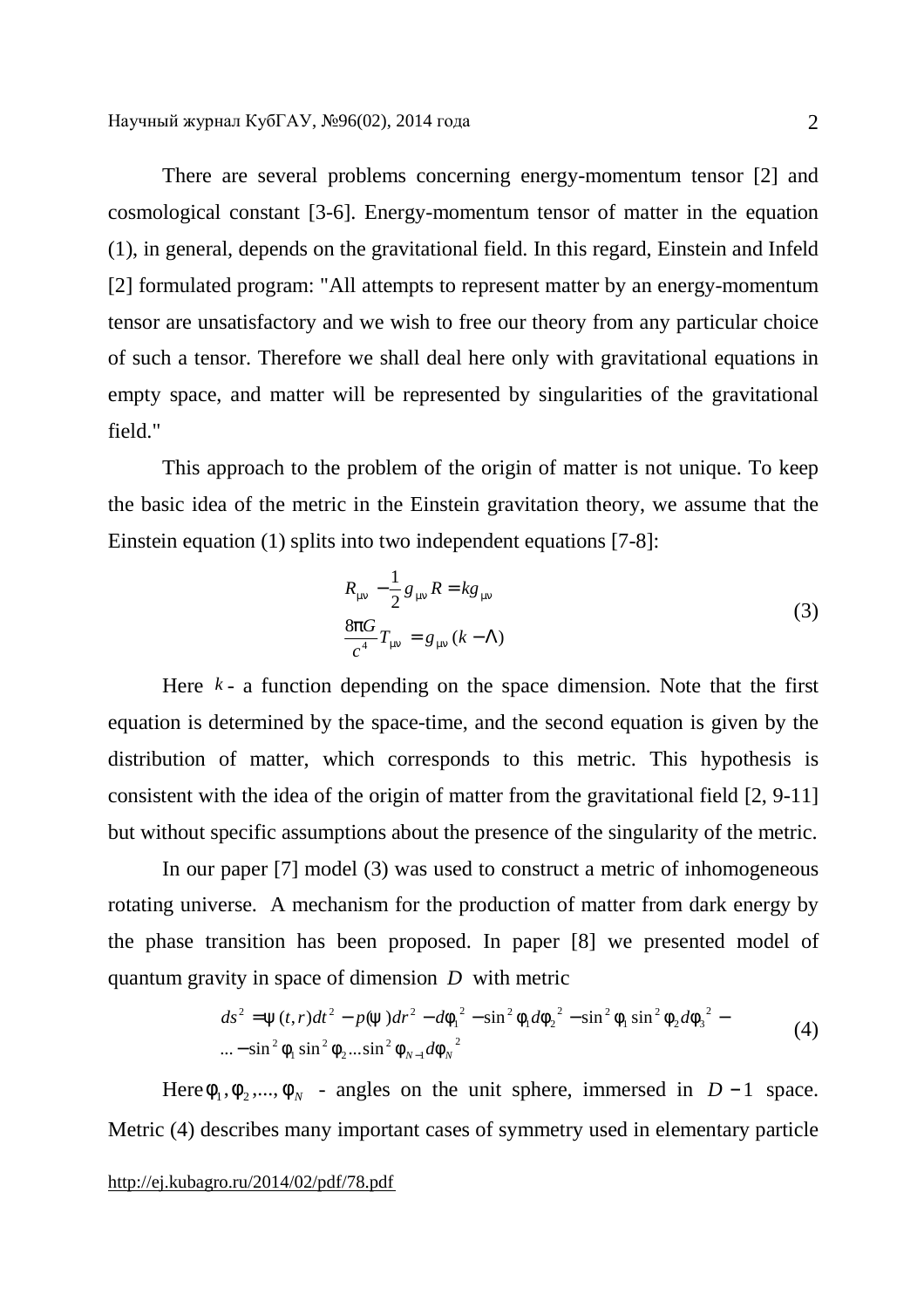physics and the theory of Supergravity [13-15]. This approach allows capturing the diversity of matter, which produces factory of nature, by choosing the equation of state  $p = p(y)$ .

In this paper, the metric (4) and model (3) used to justify the Schrödinger hypothesis [16] on the relationship of gravitational waves with the wave function of quantum mechanics.

## **Supergravity and the motion of matter**

Consider gravity in space with the metric (4). Einstein's equation in the form (3) is universal, so it can be generalized to any Riemann space. We will describe the motion of matter by Hamilton-Jacobi equation, which also can be generalized to any Riemann space. Together, these two equations constitute a universal model describing the motion of matter in *D* -space:

$$
R_{mn} - \frac{1}{2} g_{mn} R = k g_{mn} \tag{5}
$$

$$
g^{ik} \frac{\partial S}{\partial x^i} \frac{\partial S}{\partial x^k} = 0
$$
 (6)

The field equations in the metric (4) are reduced to one second-order equation [8]

$$
-p'y_{tt} + y_{rr} = -Kpy - \frac{pp' - 2p''py + p'^2y}{2py}y_t^2 + \frac{p + p'y}{2py}y_r^2
$$
 (7)

In general, the parameters of the model and the scalar curvature depends only on the space dimension, we have

$$
k = D(D-5)/2 + 3,
$$
  
\n
$$
K = 2(D-3),
$$
  
\n
$$
R = -D^2 + 3D
$$
\n(8)

Note that equation (7) changes its type depending on the sign of the derivative *p*′: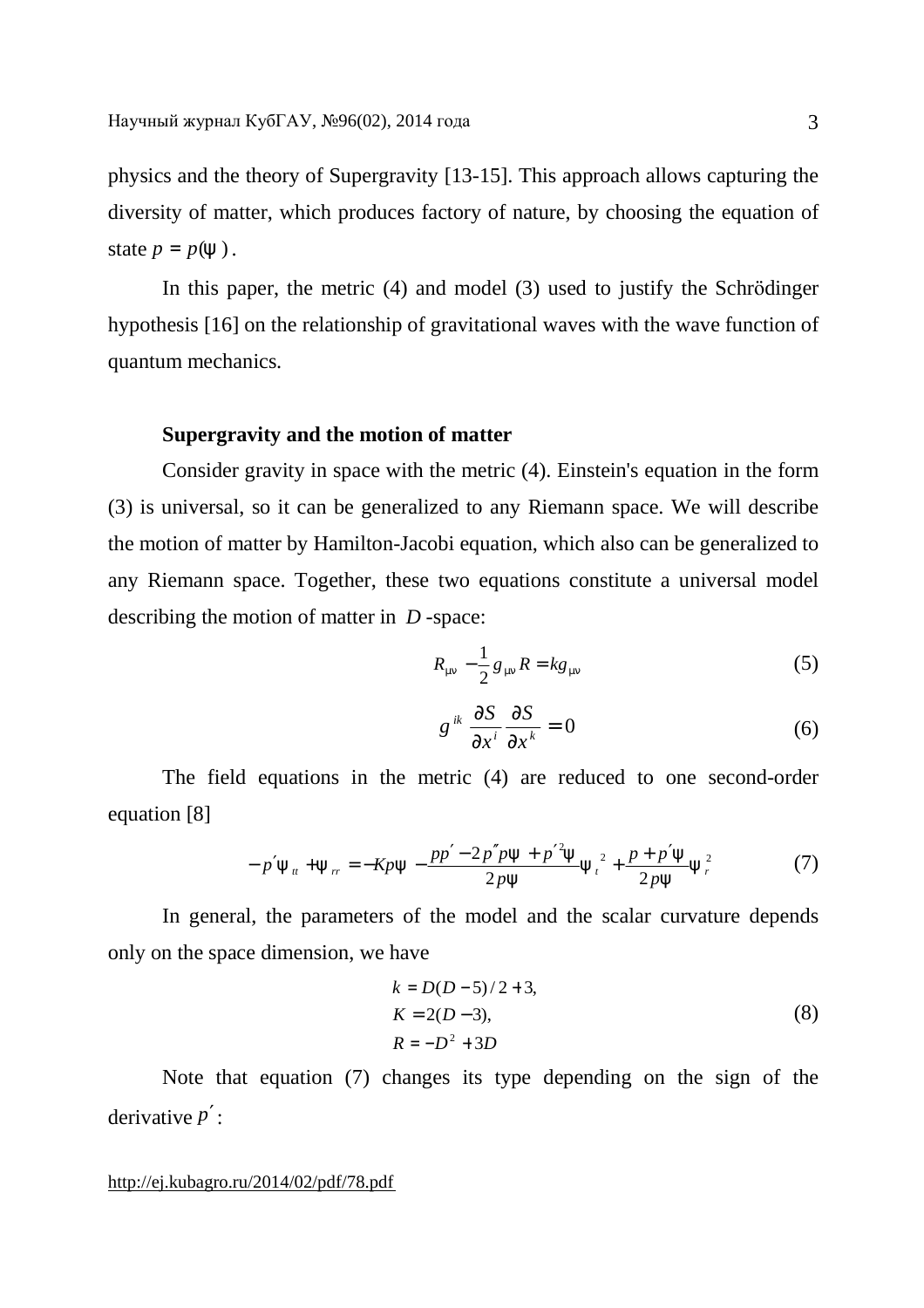For  $p' < 0$  equation (7) is of elliptic type:

For  $p' > 0$  equation (7) is of hyperbolic type;

For  $p' = 0$  equation (7) has a parabolic type.

Signature of the metric (4) does not change if we require further  $p(y) > 0, y > 0$ .

Hamilton-Jacobi equation in the metric (4) has the form

$$
\frac{1}{y} \left(\frac{\partial S}{\partial t}\right)^2 - \frac{1}{p} \left(\frac{\partial S}{\partial r}\right)^2 - \left(\frac{\partial S}{\partial f_1}\right)^2 - \sin^{-2} f_1 \left(\frac{\partial S}{\partial f_2}\right)^2 - \sin^{-2} f_1 \sin^{-2} f_2 \left(\frac{\partial S}{\partial f_3}\right)^2 - \dots - \sin^{-2} f_1 \sin^{-2} f_2 \dots \sin^{-2} f_{N-1} \left(\frac{\partial S}{\partial f_N}\right)^2 = 0
$$
\n(9)

Equation (9) can be integrated, under certain assumptions, using a method that offered Schrodinger [16]. The essence of the method is to represent the solution of equation (11) in the form

$$
S = S_{cl} + \mathbf{h} \ln \Psi_s \tag{10}
$$

Here explicitly introduced the classical action  $-S_{cl}$ , Planck's constant and the wave functionΨ*<sup>S</sup>* . Using the classical action, we define the parameters of the problem, which may be external to the quantum system. With this approach becomes apparent association of quantum mechanics with classical mechanics [17].

In the case of the metric (4) it is convenient to choose as variables of quantum mechanics angles on the unit sphere, and as the variables of the classical action - time and radial coordinate. So, equation (9) is divided into two equations

$$
\frac{1}{y} \left( \frac{\partial S_{cl}}{\partial t} \right)^2 - \frac{1}{p} \left( \frac{\partial S_{cl}}{\partial r} \right)^2 = M^2
$$
\n
$$
\left( \frac{\partial \Psi_s}{\partial f_1} \right)^2 + \sin^{-2} f_1 \left( \frac{\partial \Psi_s}{\partial f_2} \right)^2 + ... + \sin^{-2} f_1 \sin^{-2} f_2 ... \sin^{-2} f_{N-1} \left( \frac{\partial \Psi_s}{\partial f_N} \right)^2 = \frac{M^2}{h^2} \Psi_s^2
$$
\n(11)

Here *M* - an arbitrary constant.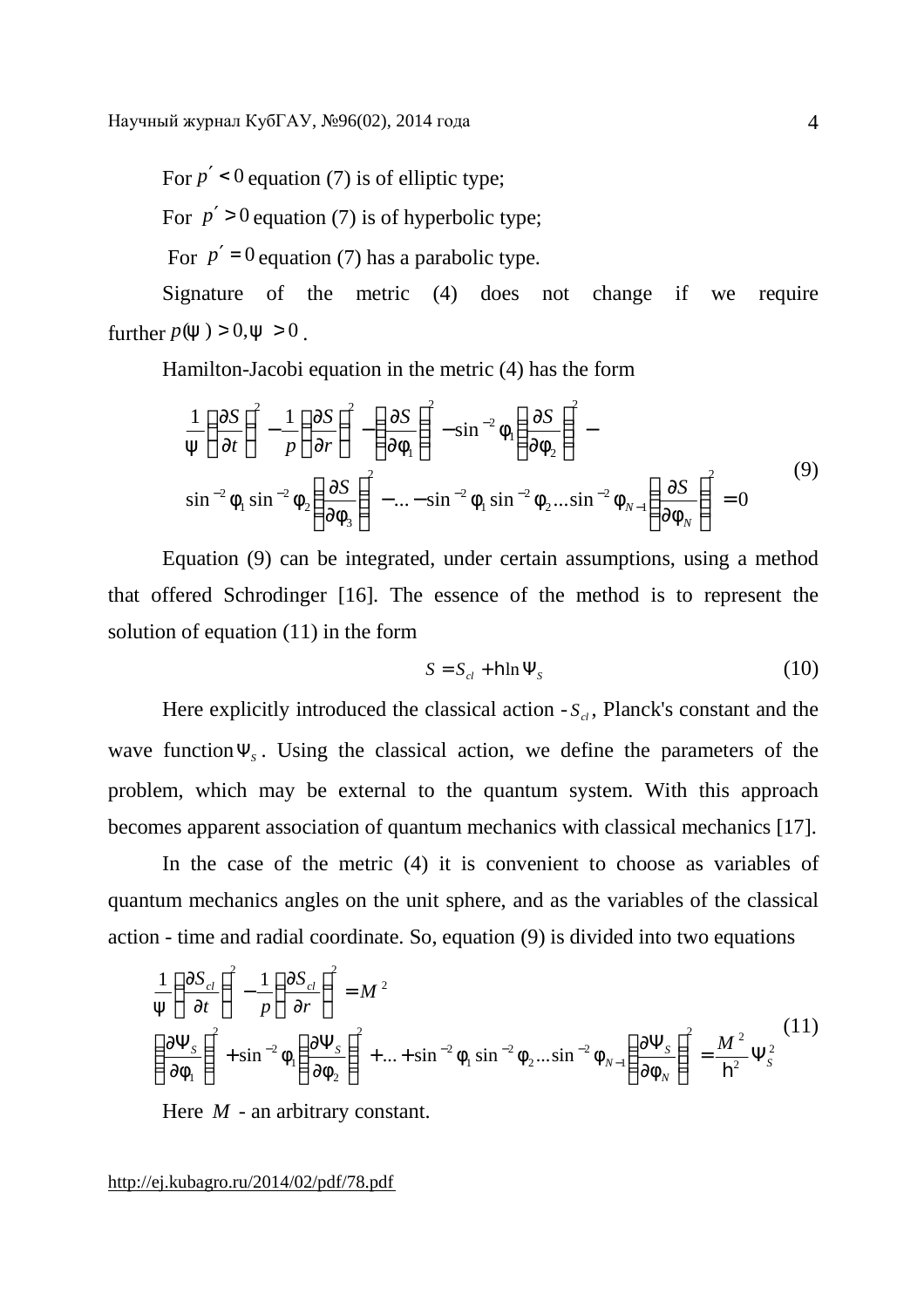## **Gravitational waves**

Consider gravitational waves that occur in the metric (4) in the case of linear state equation. Put in equation (7)

$$
p = y / c^2, y = e^w.
$$

Then equation (7) reduces to the Liouville equation:

$$
w_{tt} = c^2 w_{rr} + Ke^w \tag{12}
$$

For equation (12), we can specify an algorithm for constructing the general solution and particular solutions of different types of solitary waves [18-24]. The general solution is given by (Liouville, 1853)

$$
w(r,t) = \ln\left[\frac{8c^2 f'(h)g'(V)}{K(f(h) + g(V))^2}\right], \quad h = ct - r, V = r + ct \tag{13}
$$

Here  $f(h)$ ,  $g(V)$  - arbitrary functions. Note that equation (12) is widely used in string theory and quantum gravity [21-24], since the corresponding model is completely integrable. Usually this equation is derived from the principle of stationary action [21-24], but our method has the advantage that it is possible to define a metric corresponding to gravitational waves and the motion of test particles in this metric.

Indeed using Liouville formula (13), we can specify the general solution of the Einstein equations in the form (3), which describes the gravitational waves in the metric (4):

$$
y(r,t) = \frac{8c^2 f_h(h)g_V(V)}{K(f(h) + g(V))^2}, \quad p(y) = y/c^2,
$$
  
\n
$$
K = 2(D-3), \quad h = ct - r, \quad V = r + ct
$$
\n(14)

Gravitational waves of the type (14) are distributed in a combination comprising advanced and retarded waves. This fact suggests that the scalar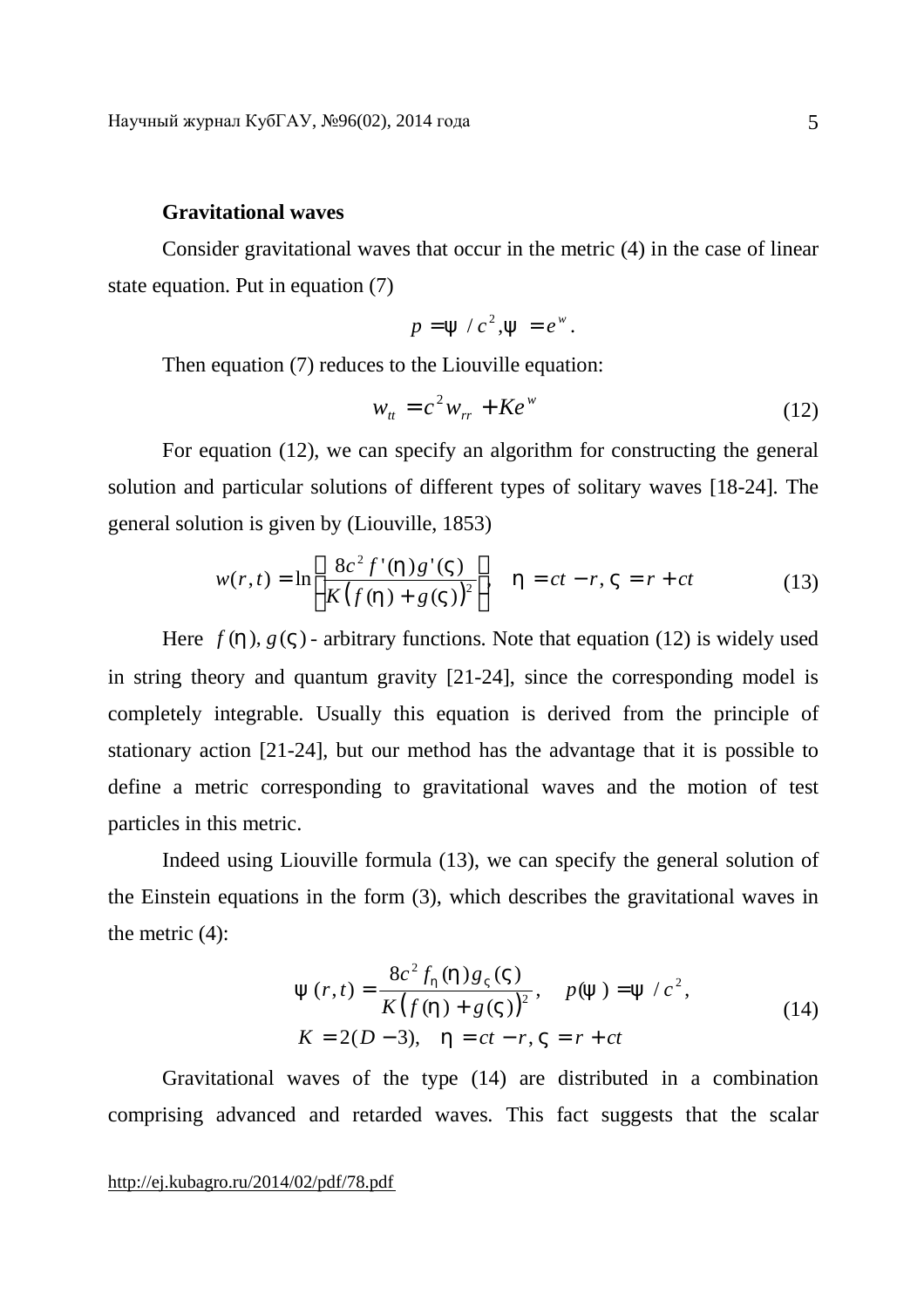gravitational waves may serve as a source of quantum motion of particles, for example, in the form of de Broglie waves [25].

Indeed, we write the first equation  $(11)$  in the metric  $(14)$ , we have

$$
\frac{1}{c^2} \left( \frac{\partial S_{cl}}{\partial t} \right)^2 - \left( \frac{\partial S_{cl}}{\partial r} \right)^2 = \frac{8M^2}{K} \frac{f_h(h)g_V(V)}{\left( f(h) + g(V) \right)^2}
$$
(15)

Assuming that the effect depends on the coordinates*h*,*V* , we transform both sides of equation (15) to the equivalent form

$$
4\left(\frac{\partial S_{cl}}{\partial h}\right)\left(\frac{\partial S_{cl}}{\partial V}\right) = \frac{8M^2}{K} \frac{\partial \ln(f(h) + g(V))}{\partial h} \frac{\partial \ln(f(h) + g(V))}{\partial V}
$$
(16)

It follows from eq. (16) that the action can be expressed in terms of arbitrary functions  $f(h)$ ,  $g(V)$  in the form

$$
S_{cl} = M \sqrt{\frac{2}{K}} \ln[f(h) + g(V)] \tag{17}
$$

Equation (17) can be seen in the opposite direction, suggesting that the unknown functions  $f(h)$ ,  $g(V)$  related to the action of test particles

$$
f(h) + g(V) = \exp(S_{cl} / h), h = M \sqrt{\frac{2}{K}}
$$
 (18)

If we assume that  $p = -y / c^2$ , then, setting in equation (7)  $y = e^w$ , we arrive to the Liouville equation of elliptic type

$$
w_{tt} + c^2 w_{rr} = Ke^w \tag{19}
$$

In this case, we can also get the solutions of equation (19) of the general form, which can be expressed in terms of analytic functions [19]. Application of the elliptical model (32) in the quantum theory of gravity can be found in [22].

Equation (18) allows us to define a metric if arbitrary motion of test particles known, whereas equation (17) to determine the action, if known metric. Similar connection between an action and a wave function we have in the Schrödinger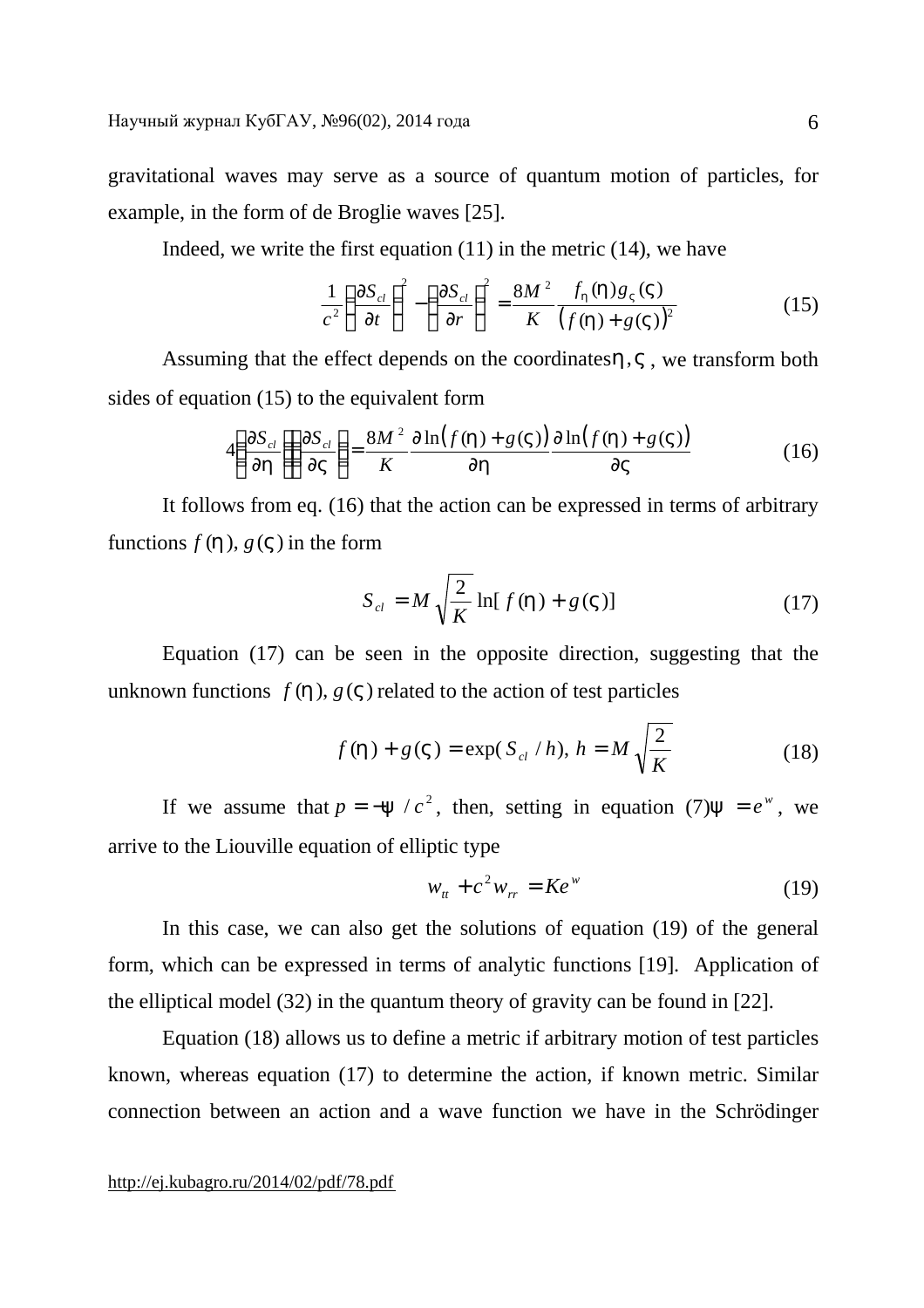quantum theory [16]. Therefore it can be assumed that the gravitational waves are associated with waves of matter, the existence of which was first pointed out de Broglie [25].

In this case, equation (17) is a direct proof of the de Broglie hypothesis of matter waves, and equation (18) is proof of the Schrödinger hypothesis [16], which was based on de Broglie's and Einstein ideas to create the quantum mechanics.

Matter waves, predicted by de Broglie in 1924, were found experimentally as early as 1927, when Davisson and Germer carried out the electron diffraction on a crystal of nickel in Bell Lab [26]. However, the search for gravitational waves predicted by Einstein in 1916 [1] was unsuccessful up to now.

In this regard, let me excerpt from the letter Schrödinger to Einstein: "... I have been thinking that to be identified ψ -wave with the breaking waves of the gravitational potential - certainly not those that you studied for the first time, but with those that have real mass, i.e.  $T_{ik}$  not disappeared. This means, I think we need to abstract general relativity containing  $T_{ik}$  even as «asylum ignorantial» (by your own words ), to introduce the matter is not as massive points or anything like that, but as a quantized gravitational waves" [16].

If gravitational waves associated with matter waves, as suggested by Schrödinger, there must be some effects due to the emission and absorption of gravitational waves by electrons in atoms. However, until recently, no such effects were detected. The theory of gravitational radiation [27-29], developed for the hydrogen atom, yields a transition rate of

$$
\Gamma(3d \to 1s) = \frac{a^6 G m_e^3 c}{360 \, \mathbf{h}^2} = 5.7 \cdot 10^{-40} \, s^{-1} \tag{20}
$$

Here *c e* h 2  $a = \frac{e}{L}$  - the fine structure constant.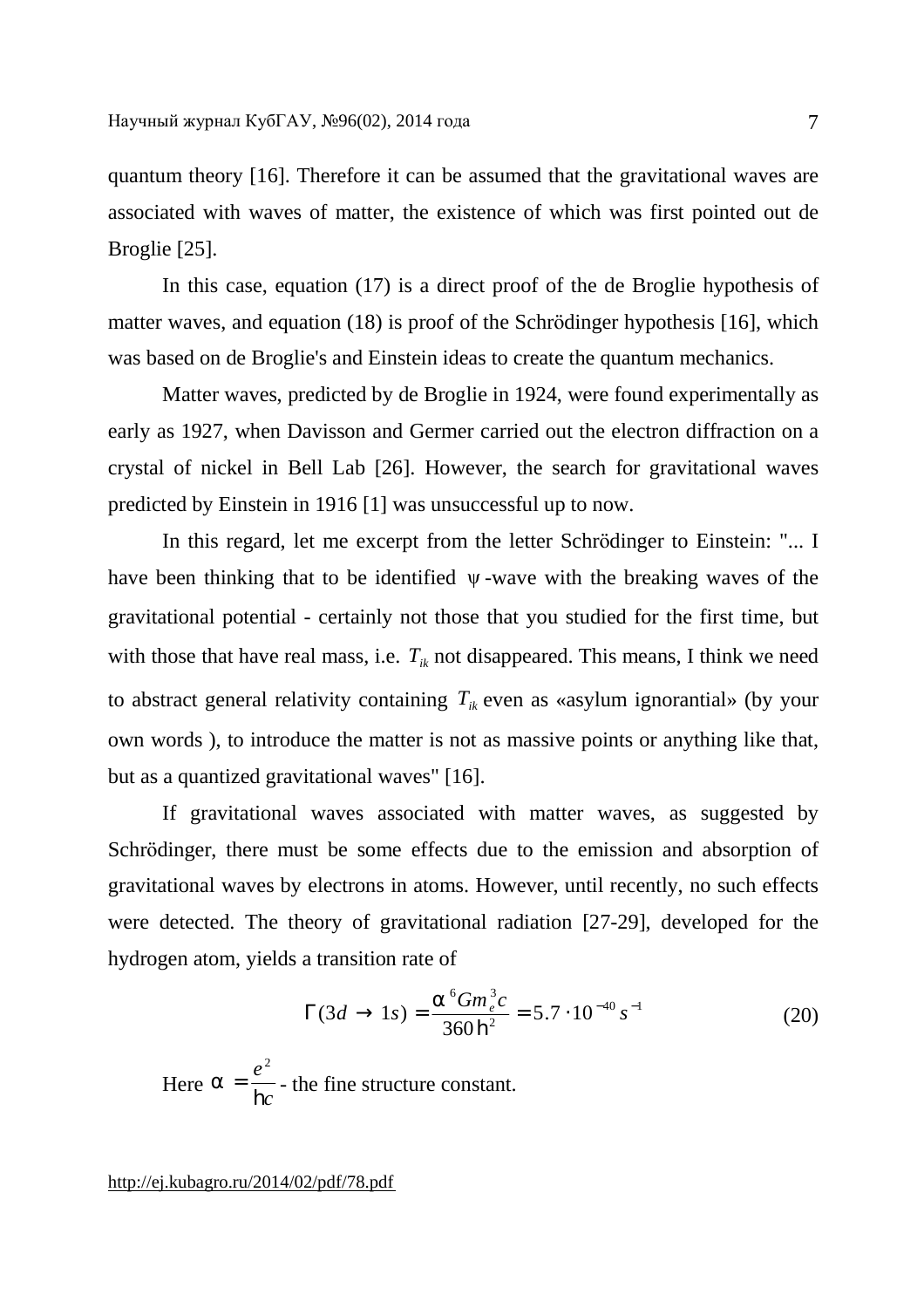As is known, in Einstein's theory [1] the gravitational radiation is associated with the quadrupole moment of the mechanical system [1, 27-29]. However, from equation (18) it follows that the gravitational waves associated with action.

Note that Einstein created the theory of gravitational radiation in the 1918 [1], never imagined that his theory of gravity will be used in the quantum theory without any improvement. Moreover, Einstein believed that the development of quantum theory will create a theory of gravity that is free from the problem of thermal graviton radiation. Einstein assumed that the intensity of the emission of gravitational waves from the moving matter associated with the quadrupole moment, but such a way that the system does not lose energy long enough.

In this sense, the expression (20) reflects the semiclassical approach in quantum gravity, which does not take into account the true nature of gravitational waves and the quantum nature of gravity transitions. The result is an extremely low rate (20), so the effect of gravitational radiation apparently cannot be observed [27].

On the other hand, the de Broglie waves were registered not only in laboratories but also widely used in applied physics. However, due to certain historical reasons, these waves are not identified with gravitational waves. Development of quantum mechanics went in the direction opposite to that indicated by Schrödinger. Only recently, due to the discovery of dark energy and dark matter we have the problem of baryonic matter, the contents of which in the universe is no more than 5 % [12, 30].

If the content of baryonic matter is so small, why particles observed in the laboratories are only connected with baryonic matter, but there is no trace of dark energy or dark matter? This question, in our opinion, is directly related to gravitational waves, which have also not been found, despite all efforts. It is possible that the answer lies on the surface with one of interpretation of equations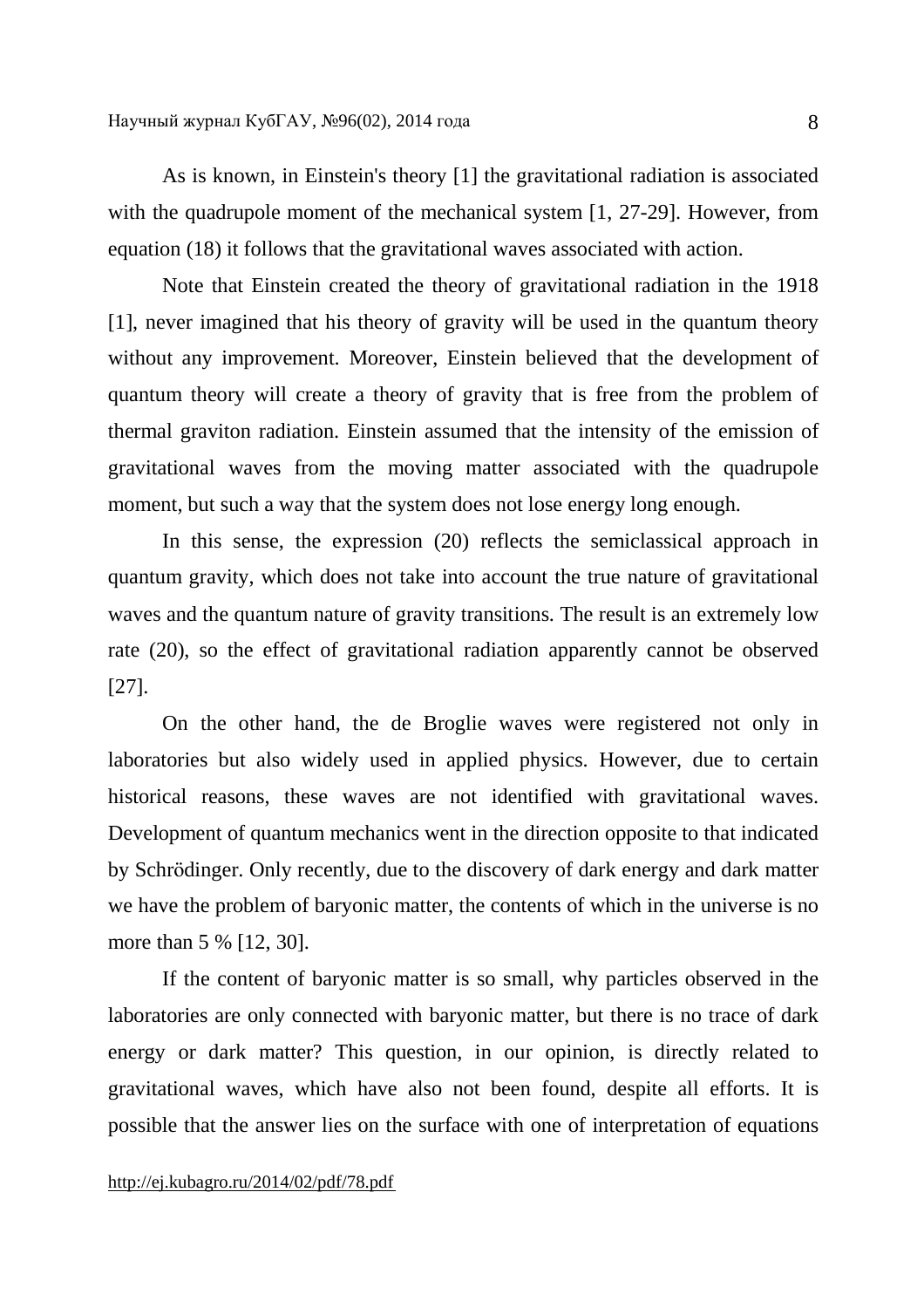(17) - (18), which indicates a direct link de Broglie waves and Schrödinger wave function with gravitational waves.

# **Schwarzschild metric and the state equation**

All static metrics (4) described by equation (7), assuming that in this equation $y_t = y_t = 0$ , we find

$$
y_{rr} = -Kpy + \frac{p + p'y}{2py}y_r^2
$$
 (21)

Integrating eq. (21), we obtain

$$
py(C-2Ky) = y_r^2 \tag{22}
$$

*C* - Arbitrary constant. For physical applications there are static solutions which have the asymptotic like the Schwarzschild metric

$$
y = 1 - \frac{2m}{R} \tag{23}
$$

Metric (23) is widely used in the theory to the phenomenon of collapse, leading to the formation of black holes [27-28, 31-32]. Note that the Schwarzschild metric is defined in spherical coordinates, while the metric (4) is centrally symmetric. To match metrics we set  $R = 1/r$ , then the Schwarzschild metric is transformed to

$$
y = 1 - 2mr \tag{24}
$$

An example of static metric with asymptotic as the Schwarzschild metric (23) is the exponential metric

$$
y = \exp(-2mr) = 1 - 2mr + \dots
$$
 (25)

Substituting (25) into equation (22), we find the state equation, which is in according with the Schwarzschild metric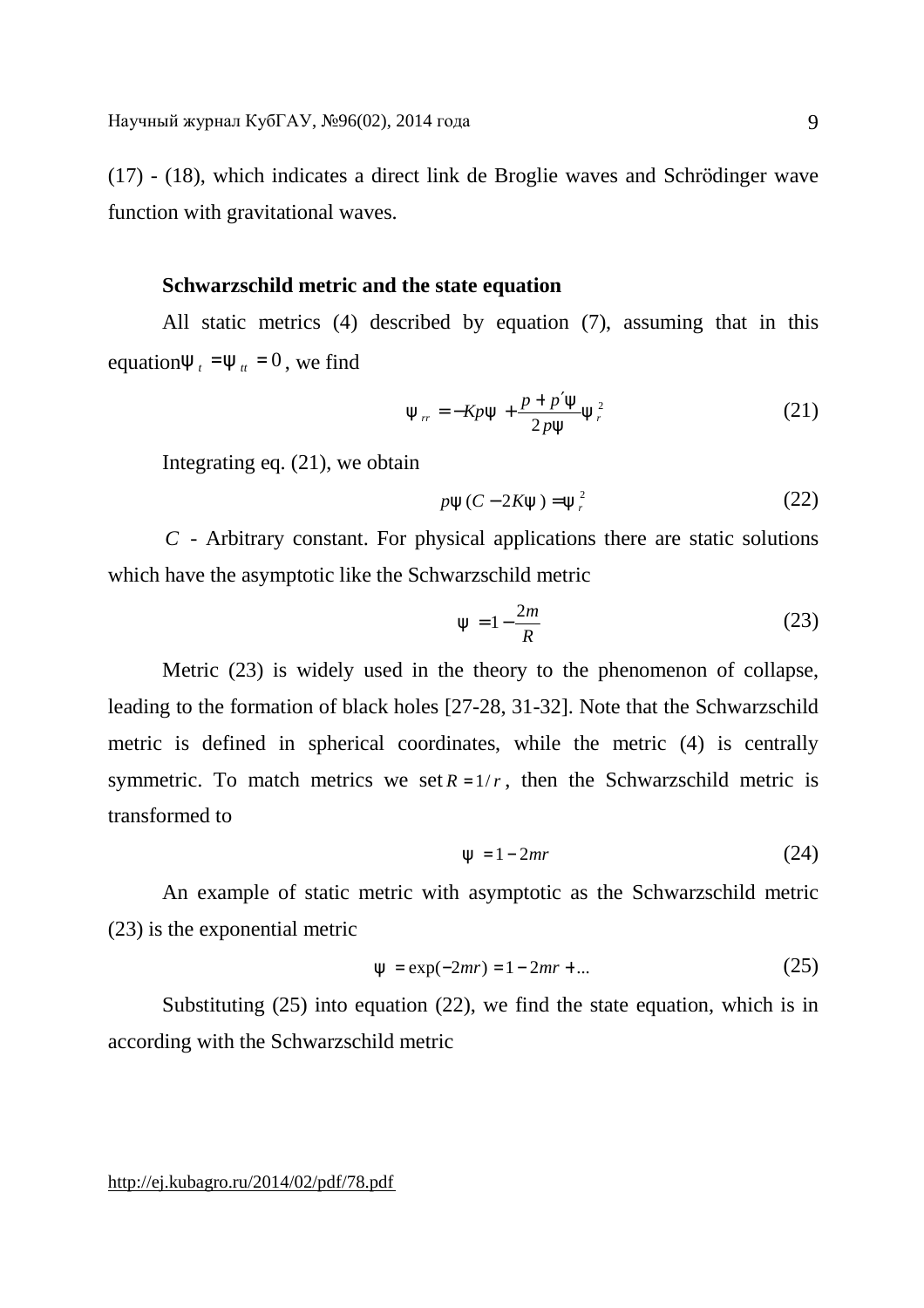Научный журнал КубГАУ, №96(02), 2014 года

$$
p = \frac{4m^2y}{C - 2Ky} = \frac{2m^2}{K} \frac{-1}{1 \pm \exp(2mr - m)},
$$
  
\n
$$
\frac{dp}{dy} = \frac{C}{(C - 2Ky)^2}, \quad C = \pm 2Ke^{-m}
$$
\n(26)

Note that in the Schwarzschild metric (23) parameter *m* corresponds to the mass and the rest energy of the system. We assume that in the metric (4) the point mass source of gravity is due to two types of equations of state corresponding to "bosons" and "fermions".

Let compare the first equation (26) with the quantum statistics:

- In the case of "bosons" 
$$
p = \frac{2m^2}{K} \frac{1}{\exp(2mr - m) - 1}
$$
,  $C > 0$ ,  $p(y) > 0$ ,  $p'(y) > 0$ ;

In the case of "fermions" 
$$
p = -\frac{2m^2}{K} \frac{1}{\exp(2mr - m) + 1}
$$
,  $C < 0$ ,  $p(y) < 0$ ,  $p'(y) < 0$ .

This division of matter on the "bosons" and "fermions" with using the state equation (26) is conditional. As we know, in statistical physics, by definition, fermions and bosons are particles which obey quantum statics at first. The spinstatistics connection depending on wave function symmetry was proved by Pauli in his famous theorem [33]. But there is no obligation that any bosons or fermions have spins and wave functions as it requires in the Pauli theorem. This kind of particles we call "bosons" and "fermions".

Existence of matter in the form of "fermions" leads to the fact that the field equation (7) is of elliptic type. As is known, in this case, small perturbations grow exponentially, which is consistent with the general behavior of the baryonic matter in the universe, subject to inflation [5].

On the other hand, the existence of matter in the form of "bosons" leads to the field equation of hyperbolic type. In such a space - time there are gravitational waves of finite amplitude. In the case of linear perturbations of the state equation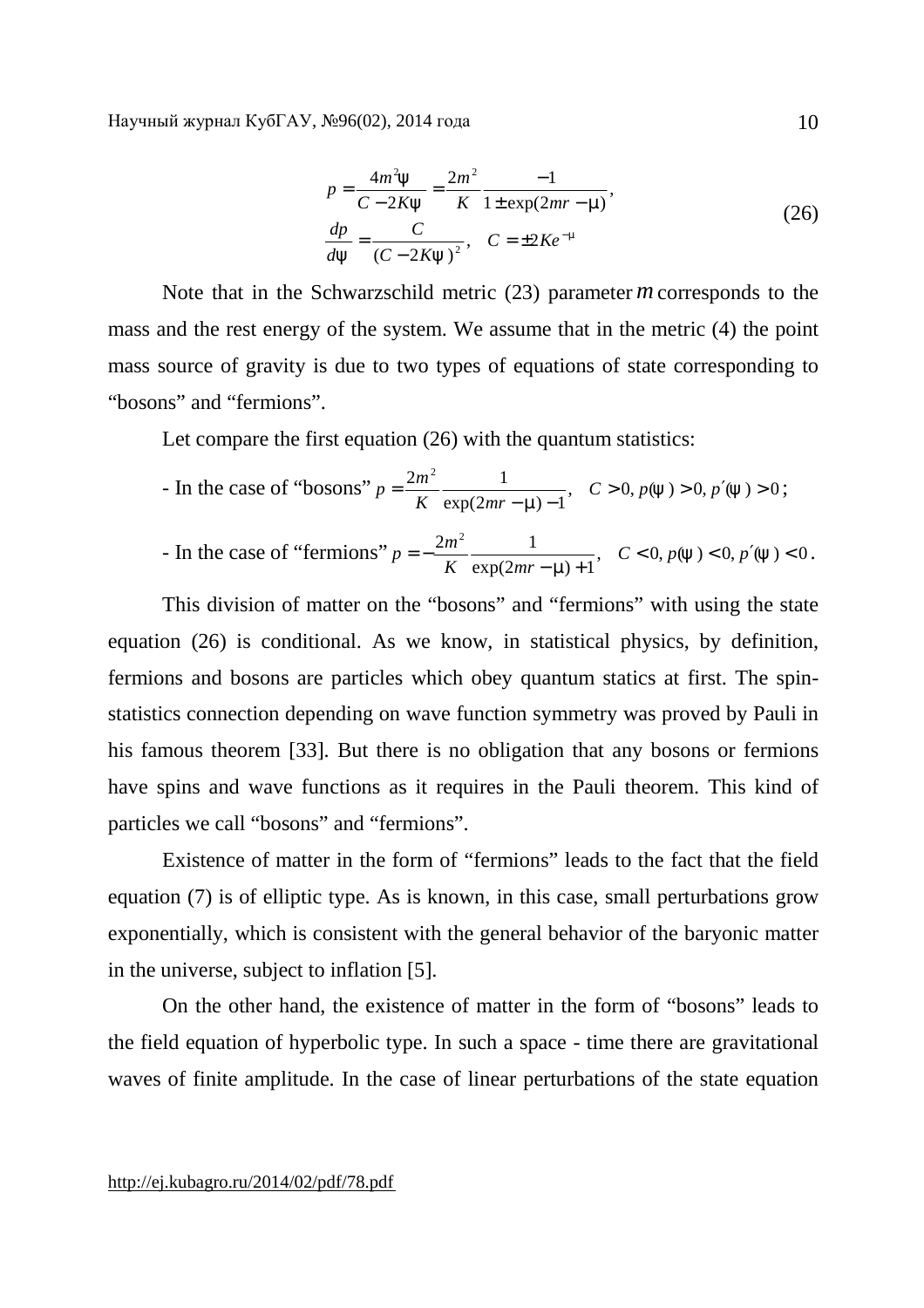we have  $p = y / c^2$ , therefore these waves can be described by wave solutions of the Liouville equation (12).

# **Solitary waves**

Besides gravitational waves there is free movement at a constant speed, which can be determined by requiring the equation (7) the presence of solutions of the form  $y = y(r + ut)$ , then (7) reduces to an ordinary differential equation

$$
(1 - u2 p')y'' = -Kpy - \frac{pp' - 2p''py + p'^2y}{2py}u^2y'^2 + \frac{p + p'y}{2py}y'^2
$$
 (27)

In the particular case, choosing the equation of state in the form  $p = ay$ , find the general solution of the equation (27)

$$
y = 2\frac{(1 - au^2)}{aK}b^2\left(1 - \tanh^2[b(r + ut - r_0)]\right)
$$
 (28)

Here  $b$ ,  $r_0$ - arbitrary constants. The resulting solution describes a solitary wave that propagates at a constant speed in the radial direction – Figure 1.



Figure 1: Gravitational solitary wave.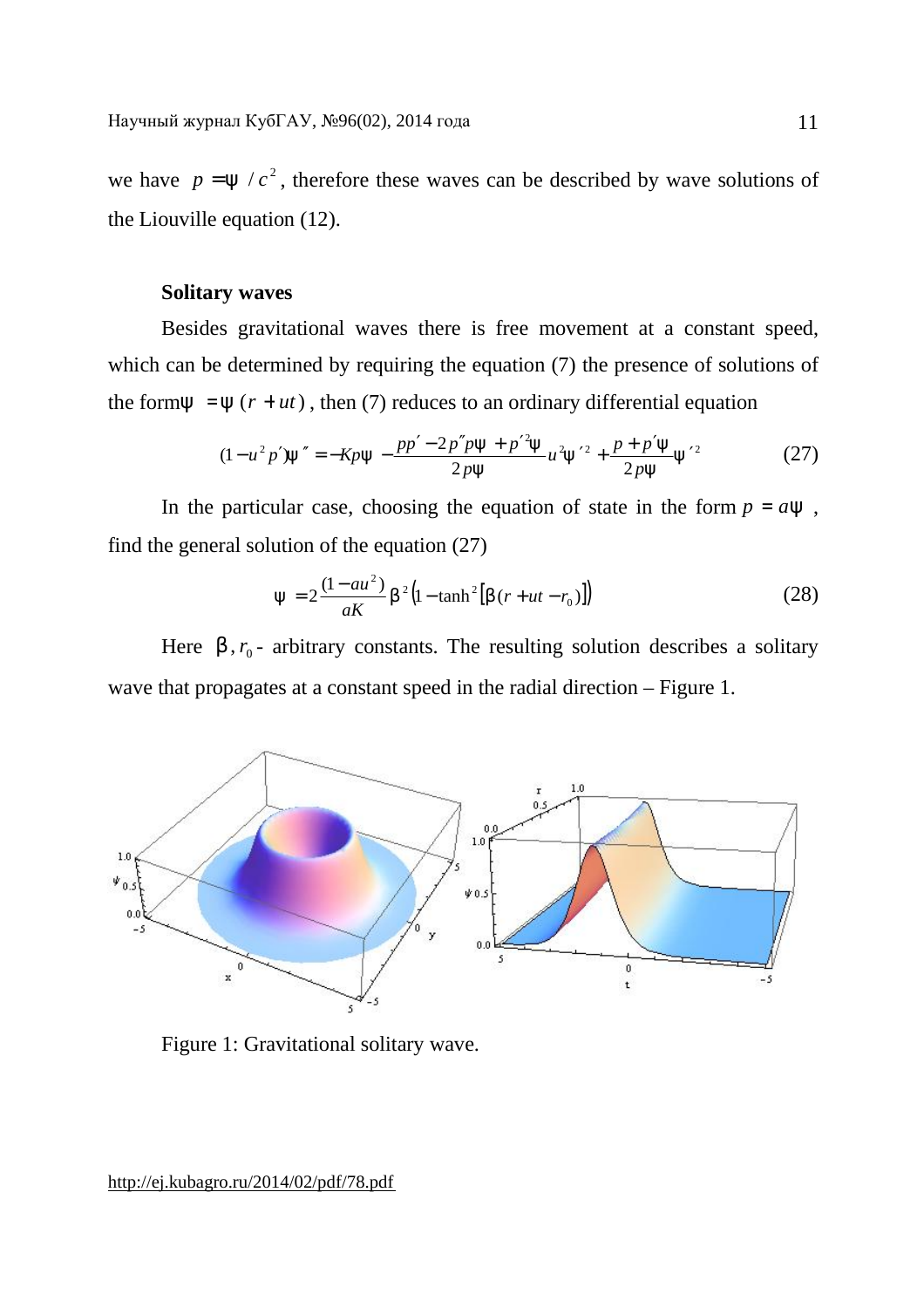If we assume that  $p = y / c^2$ , and we require that at the origin satisfy the equation $y = 1$ , then the metric (28) in the case of four-dimensional space-time takes the form like in Lorentz's theory:

$$
y = 1 - \tanh^2\left(\frac{r + ut - r_0}{\sqrt{c^2 - u^2}}\right)
$$
 (29)

In a case of the state equation  $(26)$  we can solve eq.  $(27)$  numerically with initial condition  $y(0) = y_0$ ,  $y'(0) = 0$  and for different value of radial velocity in a range  $0 \le u \le 0.9$  - Figure 2.



Figure 2: Metrics of "boson" system calculated on eq. (26)-(27) for  $m = K = 1$ ;  $C = 1$ ;  $2$ ;  $0 \le u \le 0.9$ . Radial velocity is increasing from bottom to top curves.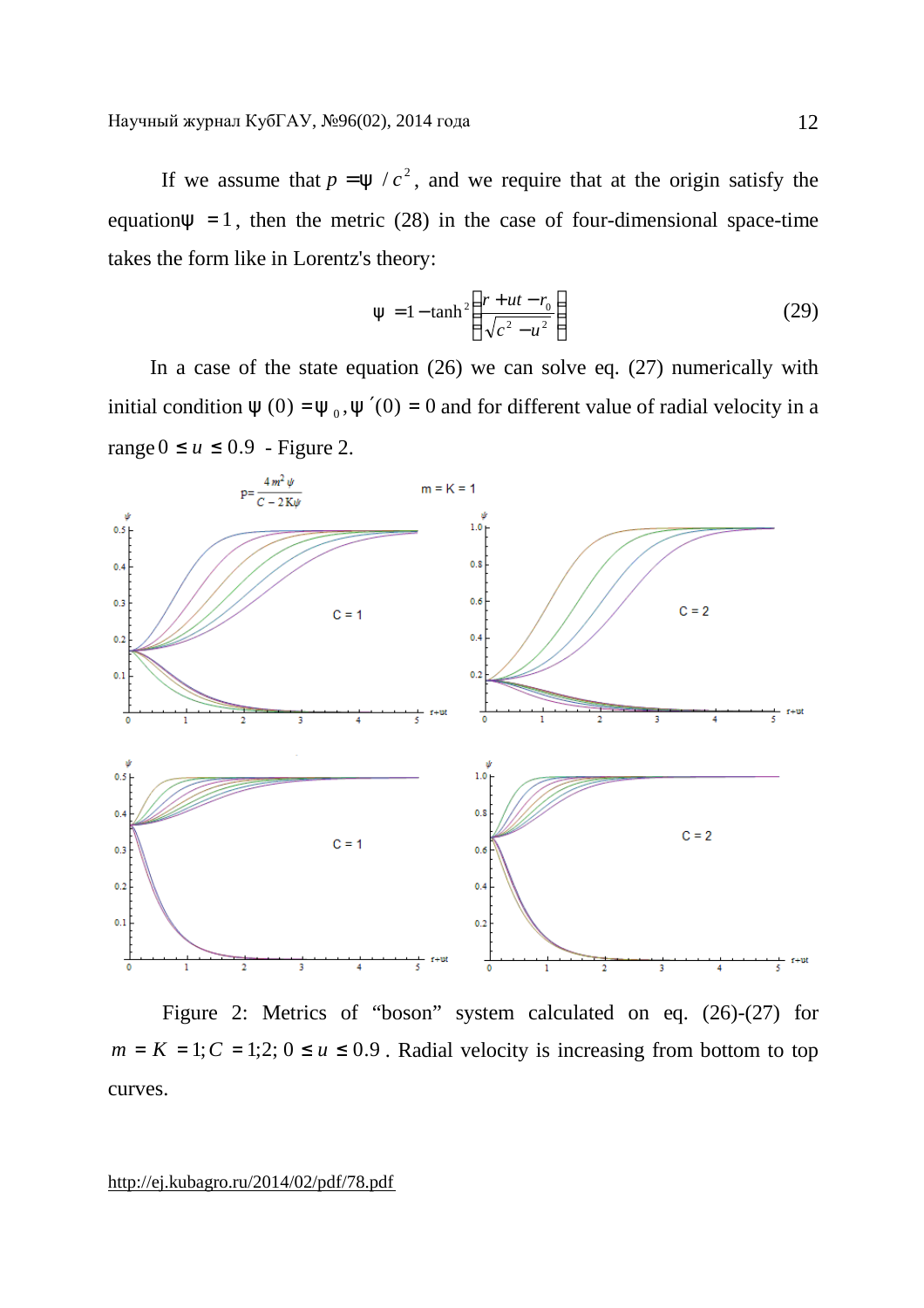As it mentioned above system of "bosons" is stable in a wide range of radial velocity. There are two types of metric related to the Schwarzschild metric (23) and geon metric [9-10]. Both of them are depending on radial velocity, initial conditions and the state equation. For small value of the radial velocity we have Schwarzschild metric (23), and for relatively higher – geon metrics (see Figure 2).

Numerical solutions in a form of gravitational wave and geon were found together for different value of radial velocity in a range from 0.1 to 0.9 and for the state equation *y y* + = *C p* 1  $(y) = \frac{1}{y}$  - Figure 3.



Figure 3: Metrics of gravitational wave (left) and geon metrics (right). Radial velocity is increasing from left blue to right green curves.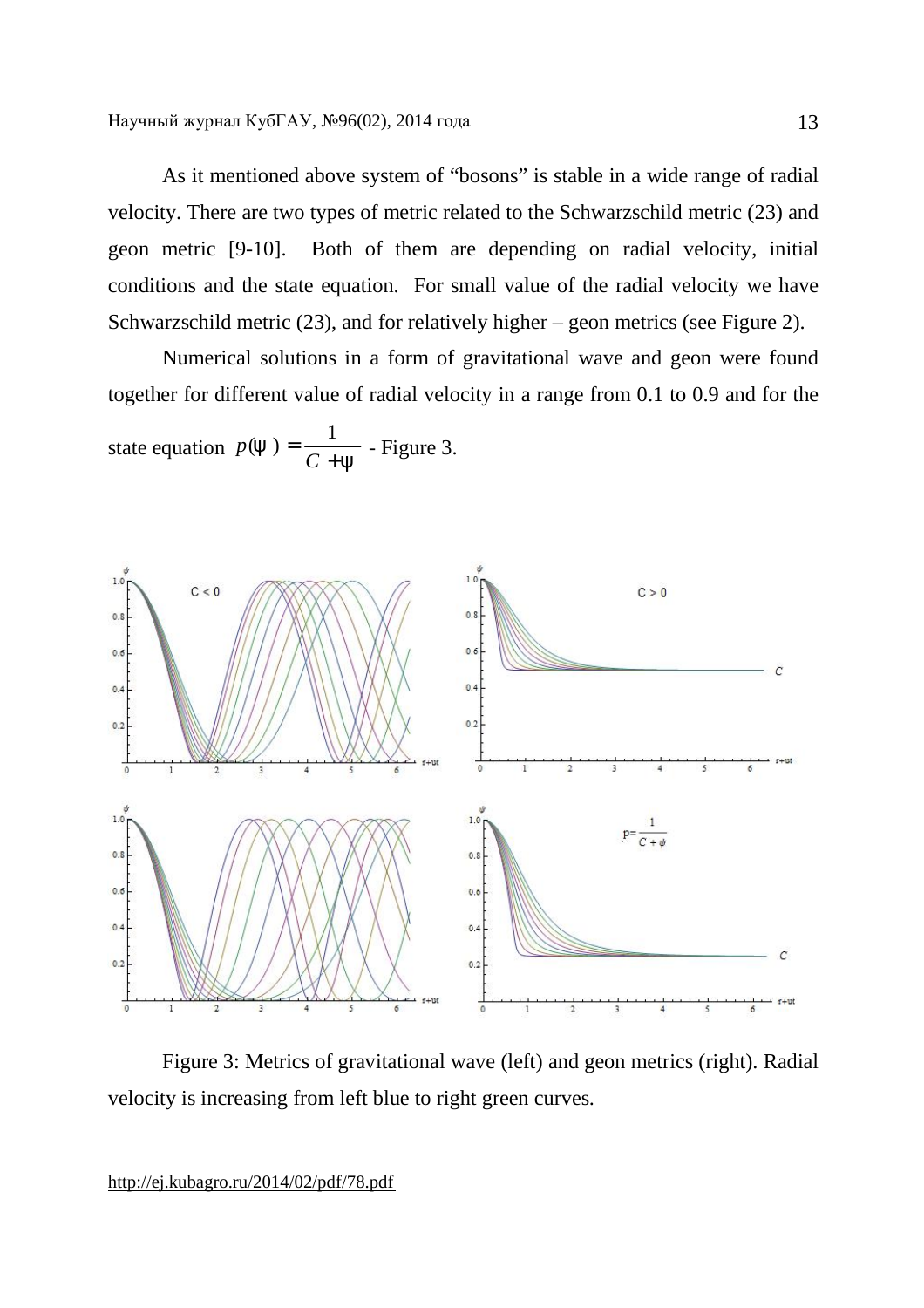Finally let consider some inflation scenario coming from the state equation (26) in a case of "fermions" and from eq.  $(27)$  – Figure 4. For any initial conditions, and for any value of radial velocity there are same exponent grows like in Big Bang model [5].



Figure 4: Numerical solutions of eq. (27) in a case of the "fermions" state equation (26). Radial velocity is increasing from right blue to left curves.

Thus, Einstein's theory of gravitation [1] in the form of equations (5)-(6) with the metric (4) can be used as the basic model to explain the origin of quantum mechanics and quantum statistics in line with the Schrödinger hypothesis [16].

#### **References**

1. Einstein A. Zur allgemeinen Relativitatstheorie. Sitzungsber. preuss. Akad. Wiss., 1915, 44, 2, 778—786; Erklarung der Perihelbeivegung der Merkur aus der allgemeinen Relativitdtstheorie. Sitzungsber. preuss. Akad. Wiss., 1915, 47, 2, 831—839; Die Grundlage der allgemeinen Relativitatstneorie. Ann. Phys., 1916, 49, 769—822; Nahemngsweise Integration der Feldgleichungen der Gravitation. Sitzungsber. preuss. Akad. Wiss., 1916, 1, 688—696; Kosmologische Betrachtungen zur allgemeinen Relativitdtstheorie. Sitzungsber. preuss. Akad. Wiss., 1917, 1, 142—152; Uber Gravitationwellen. Sitzungsber. preuss. Akad. Wiss., 1918, 1, 154—167.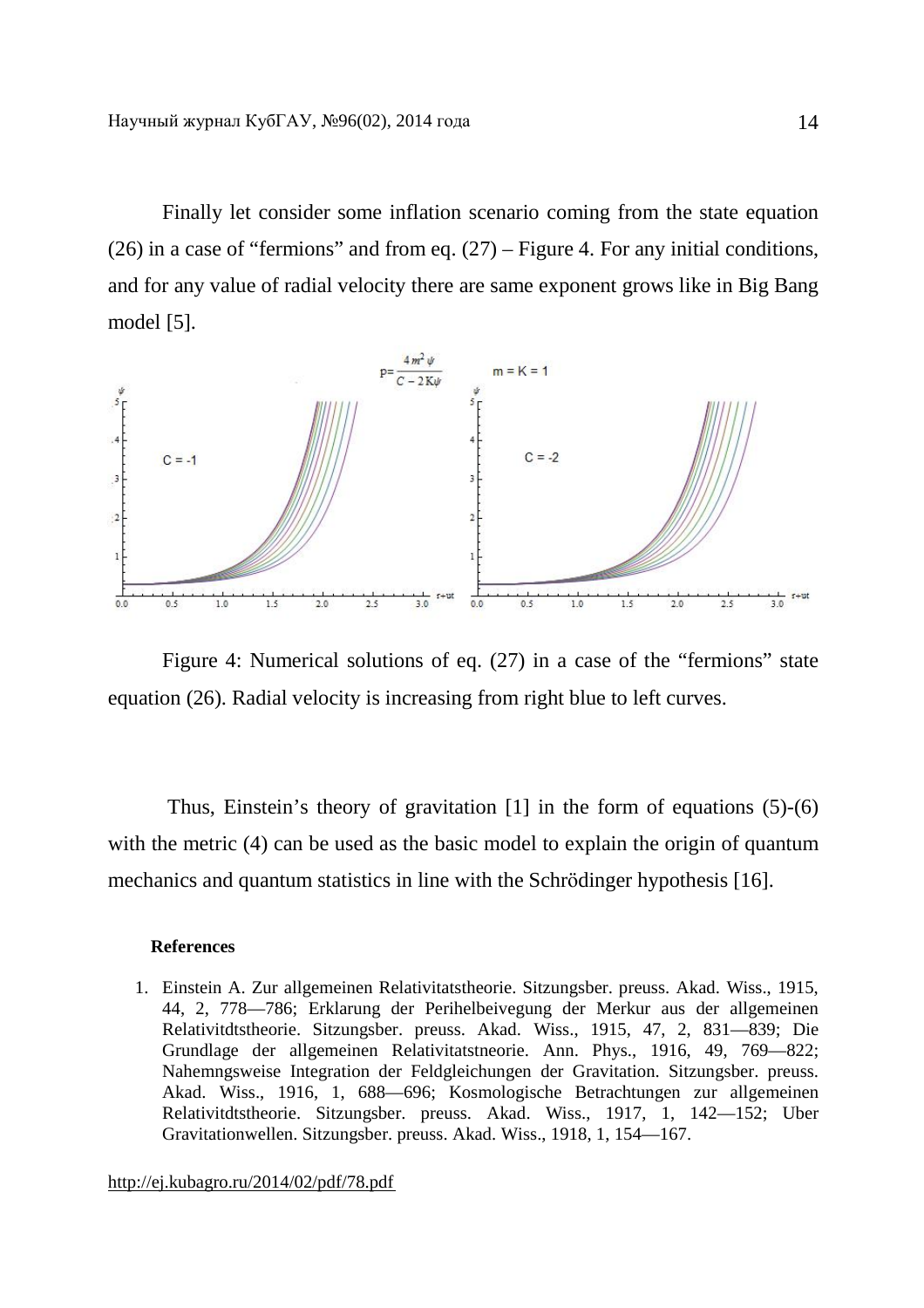Научный журнал КубГАУ, №96(02), 2014 года

- 2. Einstein A., Infeld L. Gravitational Equations and the Problems of Motion //Ann.Math., 1940,41, 455—464; On the Motion of Particles in General Relativity Theory// Canad. J. Math., 1949, 1, 209—241.
- 3. Zeldovich, Y. B. The Cosmological Constant and the Theory of Elementary Particles// Soviet Physics Uspekhi vol. 11, 381-393, 1968.
- 4. Steven Weinberg. The Cosmological Constant Problems// arXiv:astro-ph/0005265v1 12 May 2000.
- 5. Andrei Linde. Inflationary Cosmology after Planck 2013//arXiv:1402.0526v1 [hep-th] 3 Feb 2014.
- 6. C.P. Burgess. The Cosmological Constant Problem: Why it's hard to get Dark Energy from Micro-physics//arXiv:1309.4133v1 [hep-th] 16 Sep 2013
- 7. Trunev A.P. Cosmology of inhomogeneous rotating universe and reality show//, Network electronic scientific journal of the Kuban State Agrarian University (The Journal KubGAU) [electronic resource], Krasnodar KubGAU, 2014. – №01(095). – IDA [article ID]: 0951401028, <http://ej.kubagro.ru/2014/01/pdf/28.pdf>
- 8. Trunev A.P. QUANTUM GRAVITY AND YANG-MILLS THEORY // Network electronic scientific journal of the Kuban State Agrarian University (The Journal KubGAU) [electronic resource], Krasnodar KubGAU, 2014. – №01(095) <http://ej.kubagro.ru/2014/01/pdf/70.pdf>
- 9. Wheeler J. A. On the Nature of Quantum Geometrodynamics// Annals of Physics 2, No, 6 (Dec 1957): 604 – 614.
- 10. John A Wheeler. Neutrinos, Gravitation, and Geometry/ In Rendiconti della Scuola internazionale di fisica "Enrico Fermi." Corso XI, by L. A.Radicati. Bologna: Zanichelli, 1960, 67 – 196.
- 11. Sundance O. Bilson-Thompson, Fotini Markopoulou, Lee Smolin. Quantum gravity and the standard model//arXiv:hep-th/0603022, 21 Apr 2007.
- 12. Planck Collaboration: Cosmological parameters. Plank 2013 results, Astronomy & Astrophysics manuscript, March 21, 2013; Planck 2013 results. XXVI. Background geometry and topology of the Universe. Submitted to A&A (2013).
- 13. Bernard de Wit. Supergravity // arXiv: hep-th/0212245v1 19 Dec 2002.
- 14. Yang C. N., Mills R. L. Conservation of Isotopic Spin and Isotopic Gauge Invariance// Phys. Rev. 96: 191–195. 1954.
- 15. H. Fritzsch, M. Gell-Mann, H. Leutwyler. Advantages of the color octet gluon picture// Phys. Lett. B 47 (1973) 365.
- 16. Erwin Schrödinger. Quantisierung als Eigenwertproblem (Erste Mitteilung)//Annalen der Physik, (4), 79, (1926), 361-376; Quantisierung als Eigenwertproblem (Zweite Mitteilung)//Annalen der Physik, (4), 79, (1926), 489-527; Letter Schrodinger to Einstein, Jul 19, 1939.
- 17. Stephen L. Adler. Where is quantum theory headed? // arXiv:1401.0896 [quant-ph], 5 Jan 2014; Incorporating gravity into trace dynamics: the induced gravitational action//Class. Quantum Grav. 30, 2013.
- 18. N.H. Ibragimov. Transformation Groups Applied to Mathematical Physics. Reidel, Boston, 1984.